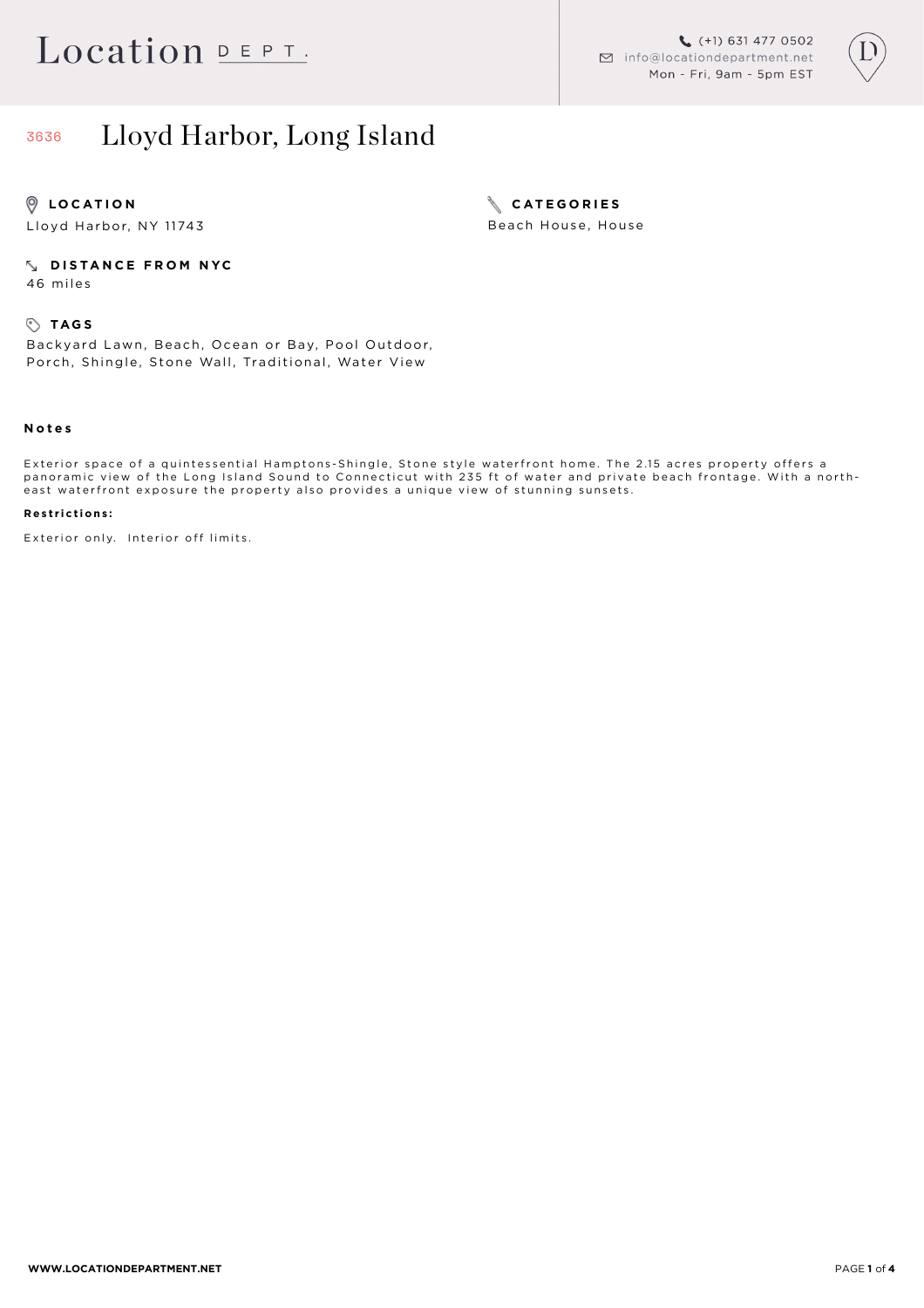$(+) 631 477 0502$ ◘ info@locationdepartment.net Mon - Fri, 9am - 5pm EST

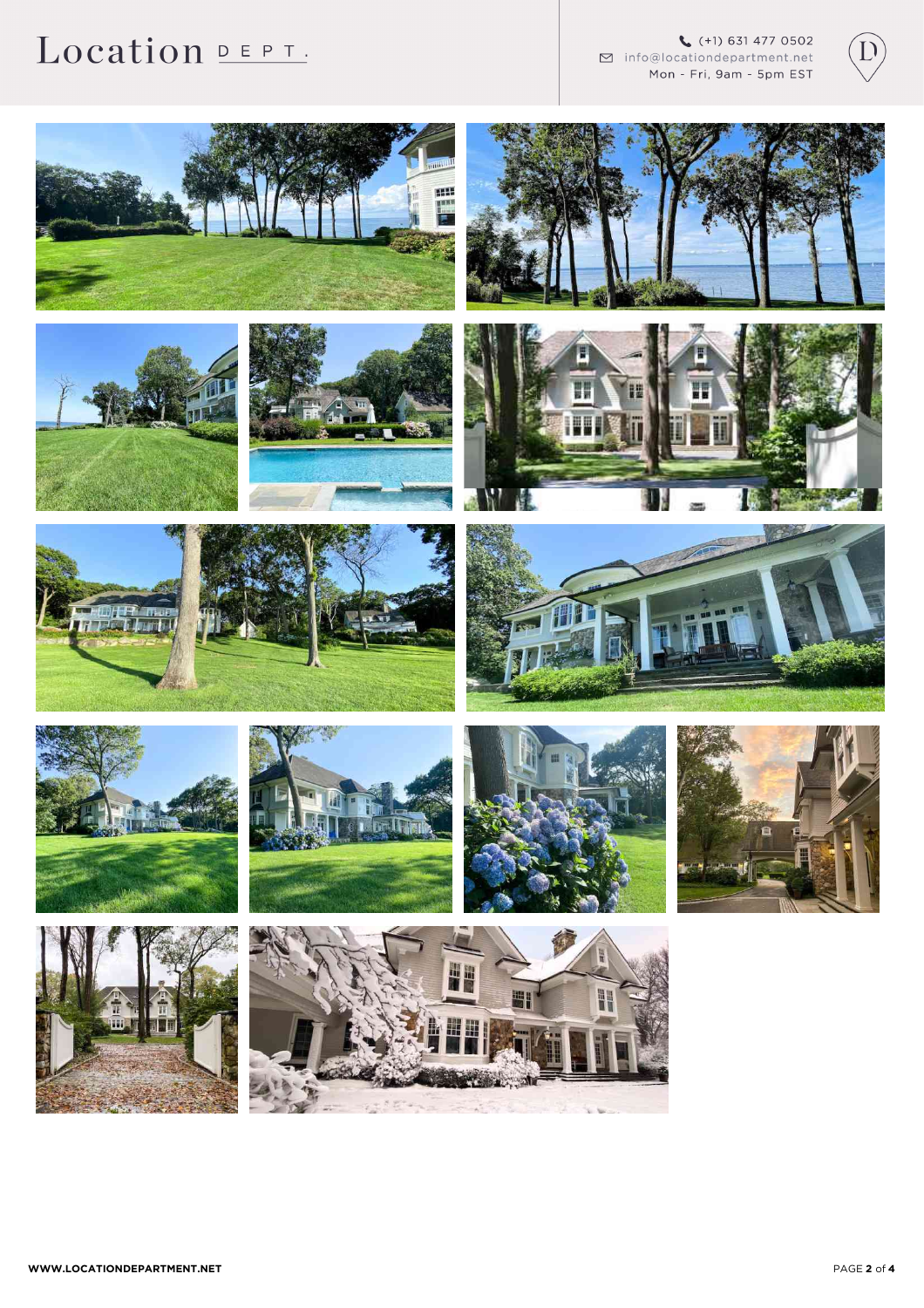$(+) 631 477 0502$ ◘ info@locationdepartment.net Mon - Fri, 9am - 5pm EST



PRIVATE BEACH